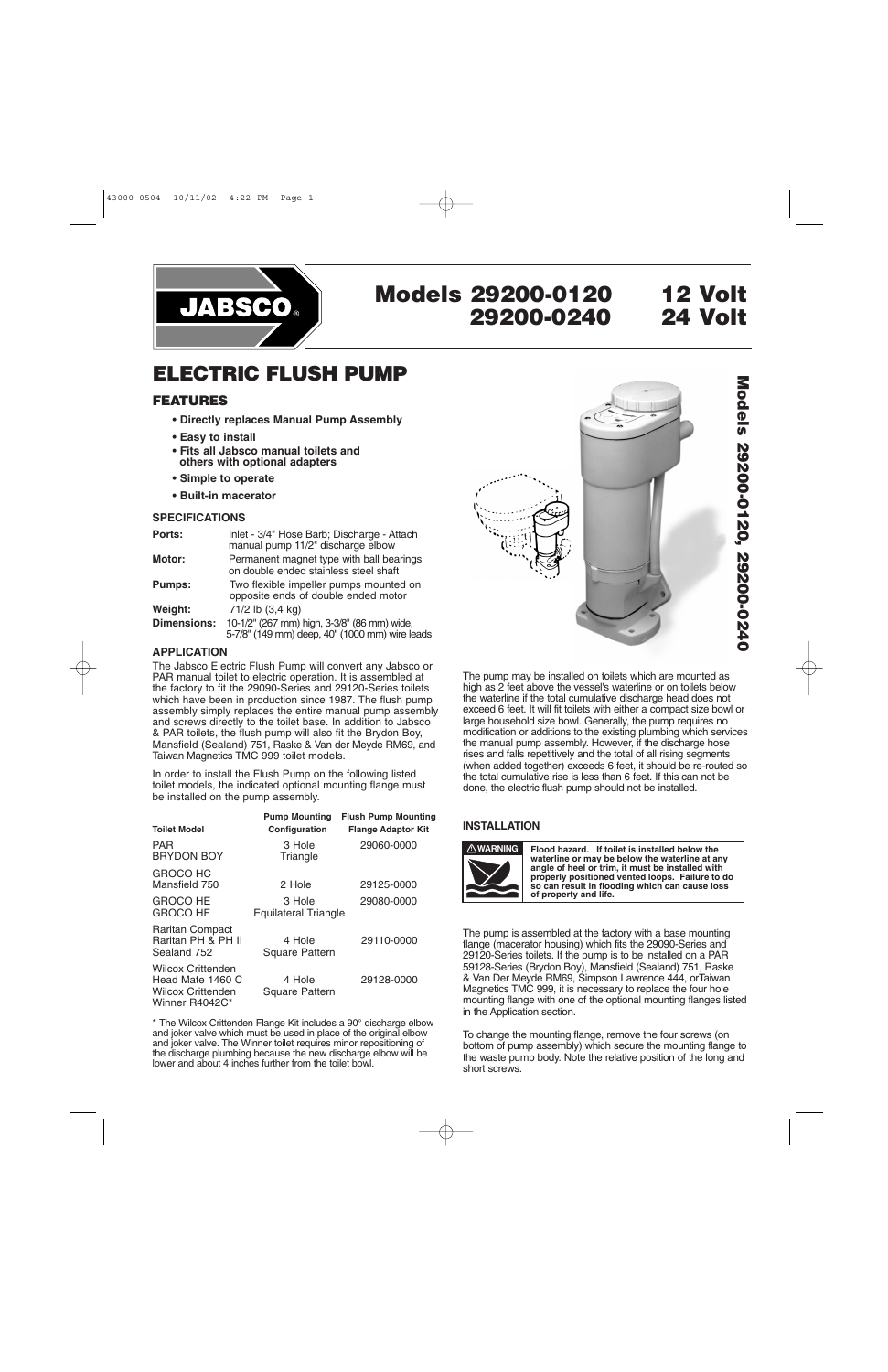Grasp the pump body, wearplate and motor with one hand, holding them together as an assembly. Then slide the mounting lange/macerator housing off the pump body with the other hand trying not to disturb the wearplate and damage the paper gaskets. It may be necessary to gently tap on the flange with a plastic mallet to start it sliding off the pump body.

If the gaskets are damaged, they should be replaced with new ones (provided) before attaching the new mounting flange/macerator housing. To do this insert a blunt rod dowel into the discharge hole in the pump body and push it against the impeller to prevent the motor shaft from turning. Unscrew and remove the chopper from the motor shaft. Lift the wearplate and gaskets from the pump body and clean any paper residue which may stick to the wearplate and body. Reassemble with new gaskets by reversing the procedure.

Before assembling the new mounting flange/macerator housing to the pump body, ensure the discharge port O-Ring is properly positioned in the O-Ring groove of the pump body. Secure the flange to the pump body with the two shorter screws and the pump assembly to the motor with the two longer screws.

Before removing the manual pump, flush the toilet for sufficient time to ensure all waste is thoroughly flushed from the discharge hose.

Remove the 3/4" inlet hose and toilet bowl link hose from the manual pump. Detach the discharge elbow, flange and joker valve assembly from the pump cylinder. It should not be necessary to remove the discharge hose from the elbow.



**! WARNING Flood hazard. Close inlet and outlet seacocks prior to disassembling toilet. Failure to do so can result in flooding which can cause loss of property and life.**

#### **VENTED LOOP ILLUSTRATION**



Remove the screws which secure the pump assembly to the toilet base and retain them to reattach the electric flush pump. Remove the manual pump assembly and the base flapper valve/gasket assembly with attached brass weight. The pump and flapper valve may be disinfected and stowed away for emergency use should the vessel lose electrical power.

Before assembling the electric flush pump to the toilet base, attach the discharge elbow, flange and joker valve to the flush pump discharge. Position the new pump base gasket (provided) on the toilet base. Align the flush pump mounting flange with the toilet base and secure it with the pump mounting screws.

Attach the 3/4" inlet hose to the inlet port (beneath the upper pump pointing down). Do not connect the pump inlet to a pressurized water system. Attach the bowl link hose to the flush pump discharge port (rear of upper pump pointing back). If the bowl link hose is not long enough or is kinked, replace it with the length of hose provided with the flush pump kit.

If the toilet is positioned below the waterline or may be below the waterline at any angle of heel or trim, the plumbing must include vented loops positioned above the waterline. To do this, remove the length of hose which connects the flush pump with the bowl. In its place install a length of hose long enough to connect the flush pump to a vented loop fitting positioned a minimum of 8 inches above the waterline. Connect the other side of the vented loop fitting to the bowl inlet elbow.

In below waterline installations with the discharge hose connected to a thru-hull fitting, the hose must rise up and be connected to a vented loop positioned a minimum of 8 inches above the waterline and then continue on to the discharge seacock. The total rise of the discharge hose, however, must not exceed 6 feet of head. If a vented loop fitting in the discharge hose positioned at least 8" above the waterline results in a total discharge head that exceeds 6 feet, the electric flush pump should not be installed.

#### **WIRING**

The flush pump should be wired to the power source with an electrical circuit independent of all other accessories. The total length of wire should be kept to a minimum and the wire should be sized in accordance with the following electrical specifications chart. The wires, if not run through a conduit, should be supported every 18 inches with non-metallic clamps.

**NOTICE:** Correct wire size and secure wire connections are very important. Undersized wire and unsecured or corroded wire connections will cause a reduction in pump performance and possible pump failure.

The entire circuit should be protected by an appropriate size circuit breaker or switch panel located as close to the power source as possible.

Connect the red motor lead to positive and the black motor lead to negative. When making connections to the motor leads use only mechanical locking (crimp type) connectors or equivalent and seal the connection with silicone or heat-shrink tube to protect it from corrosion.

|                     | <b>RATED NOMINAL FUSE</b> |             |     |     | WIRE SIZE PER LENGTH OF RUN*           |     |     |
|---------------------|---------------------------|-------------|-----|-----|----------------------------------------|-----|-----|
| <b>VOLTAGE AMPS</b> |                           | <b>SIZE</b> |     |     | 0'-10' 10'-15' 15'-25' 25'-40' 40'-60' |     |     |
| 12                  | 24                        | 25.         | 12. | 10. |                                        | ĥ   |     |
| 24                  | 13.                       | 15          | 16. | 14  | 12                                     | 10. | 10. |

\*Length of run is the combined distance from the positive power source to the flush pump and back to ground. Wire sizes recommended will allow no more than a 5% drop in voltage.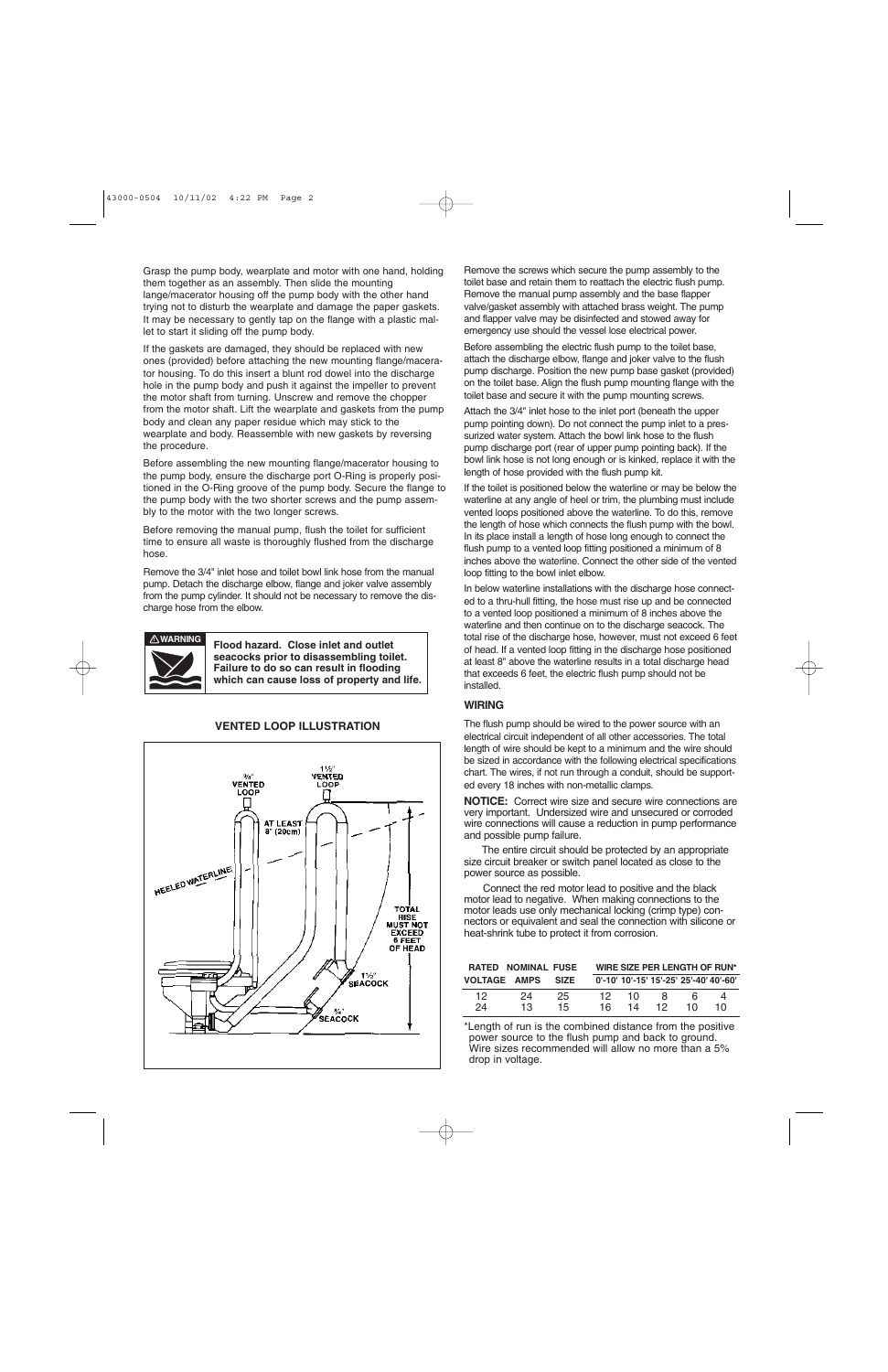#### **OPERATION**

**NOTICE:** Do not run pump dry for more than ten seconds. To do so may result in damage to the pump impeller.

To flush the toilet simply turn the large flush control knob clockwise to the flush position. In the flush position the flush Pump provides rinse water to the bowl while the waste pump simultaneously macerates and discharges the waste. Hold it in the flush position long enough to evacuate all waste.

To evacuate liquid from the bowl so it will not slosh while underway, turn the flush control knob counterclockwise to the drain position. In the drain position the flush pump will lower the liquid level to the bottom of the china bowl while incoming rinse water is reduced to a minimum.

If the toilet bowl is empty, a small amount of water may be added to the bowl prior to use by turning the flush control knob to the flush position.

The waste pump is designed to handle waste and toilet tissue (either household type tissue or Marine/RV water soluble tissue is acceptable) but it will not handle sanitary napkins, tampons or hard solid objects.

## **SERVICE INSTRUCTIONS**<br>AWARNING



**Flood hazard. Before performing any service, close all waste system seacocks. Failure to do so can result in flooding which can cause loss of property and life.**

- 1. Disconnect the electrical power to the flush pump.
- 2. Detach the discharge elbow, flange and joker valve
- 3. Remove the inlet hose and toilet bowl link hose from the flush pump.
- 4. Remove the screws that attach the flush pump to the toilet base and lift the pump assembly from the base.

#### **FLUSH PUMP DISASSEMBLY:**

- 1. Remove the control knob screw and the control knob.
- 2. Remove the seven screws which attach the flush pump cover assembly to the pump body and lift off the cover assembly and the cork gasket.
- 3. Lift the brass wearplate and the flushing pump impeller out of the impeller bore.
- 4. Carefully lift the switch from the pump housing taking care not to lose the positioning dowel pin and gently disconnect the red wire leads.
- 5. Using a blunt punch or small piece of dowel inserted in the inlet port, push upward on the control valve assembly to dislodge it from the flush pump housing.
- 6. Remove the two screws which secure the flush pump housing to the motor and lift the pump housing off the motor.
- 7. Through the impeller bore side of the pump housing, push evenly against the shaft seal to press it out of the seal bore.

#### **WASTE SYSTEM DISASSEMBLY:**

- 1. Remove the flush pump to waste pump bleed tube.
- 2. Remove the four screws that secure the macerator housing and pump assembly together and to the motor. Note that they are two different lengths with the longer screws securing the pump assembly to the motor.
- 3. Grasp the waste pump body and motor then pull the
- 4. Remove the O-Ring around the discharge port.
- 5. Grip the flat of the shaft where it has been exposed by the remove top pump assembly to prevent it from rotating. Unscrew and remove the chopper and its lock washer.
- 6. Remove the wearplate and two gaskets from the pump assembly.
- 7. Remove the pump body and impeller from the motor then withdraw the impeller from the body.
- 8. Through the impeller bore side of the pump housing, push evenly against the shaft seal to press it out of the bore.

#### **WASTE PUMP REASSEMBLY:**

- 1 .Press the lip seal into the seal bore of the pump body with the open side of the seal facing the impeller bore.
- 2. Lubricate the impeller bore of the body and the motor shaft with petroleum jelly then slide the pump body onto the shaft.
- 3. Slide the impeller onto the shaft and with a counter-clockwise motion push the impeller into the impeller bore.
- 4. Position a new paper gasket, wearplate and second paper gasket on the shaft against the pump body.
- 5. Grip the flat of the shaft on the top end of the motor to prevent it from turning. Install the chopper lock washer and the chopper on the bottom shaft.
- 6. Position the O-Ring in the O-Ring groove around the discharge port.
- 7. Slide the macerator housing onto the pump body and secure it with the two shorter screws.
- 8. Position the discharge flange on the same side of the motor where the wire leads enter the case and secure the pump assembly to the motor with the two longer screws.

#### **FLUSH PUMP REASSEMBLY:**

- 1. Press the lip seal into the bore of the pump body with the open side of the seal facing the impeller bore.
- 2. Lubricate the impeller bore of the body and the motor shaft with petroleum jelly.
- 3. Slide the pump body onto the shaft and secure it to the motor with two screws. Slide the impeller onto the shaft and with a clockwise rotary motion press it into the impeller bore of the body.
- 4. Push the inlet control valve assembly into the cylinder above the inlet port.
- 5. Position the switch spring on the spring locator post. Insert the dowel pin in the switch and slide the pin in its channel to position the switch. Connect the red power leads to the switch.
- 6. Press the brass wearplate into the impeller bore area ensuring the locator notch aligns with the locator tab in the body.
- 7. Position the cork gasket over the top of the flush pump housing. Position the flush pump cover on the housing and secure it with the seven long screws. Hint: When installing screws, press firmly downward on the screw and rotate it counterclockwise until you feel the thread 'click' into its groove, then screw it in until tight.
- 8. Position the control knob in its socket and secure it with one short screw. Install the Electric Flush Pump Assembly on the toilet base by following instructions for installation.
- 9. Attach the flush pump to waste pump bleed tube to the lower and upper bleed ports.